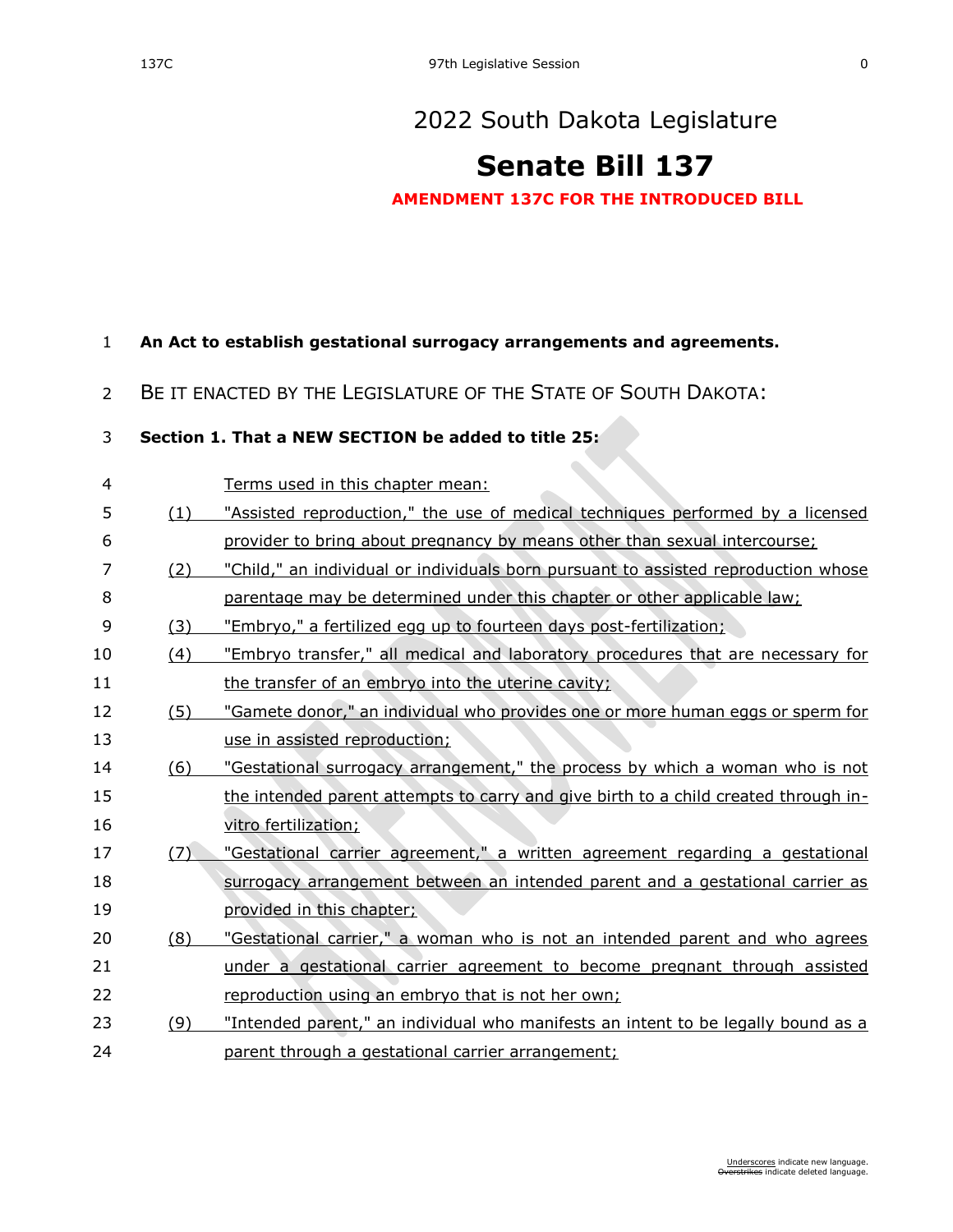| $\mathbf{1}$ | (10)       | "Medical evaluation," an analysis by a provider who consults the recommended          |  |  |  |
|--------------|------------|---------------------------------------------------------------------------------------|--|--|--|
| 2            |            | <u>guidelines published and in effect at the time of the analysis by the American</u> |  |  |  |
| 3            |            | Society for Reproductive Medicine;                                                    |  |  |  |
| 4            | (11)       | "Mental evaluation," an analysis by a licensed mental health professional who         |  |  |  |
| 5            |            | consults the recommended quidelines published and in effect at the time of the        |  |  |  |
| 6            |            | analysis by the American Society of Reproductive Medicine;                            |  |  |  |
| 7            | (12)       | "Provider," a health care professional who:                                           |  |  |  |
| 8            |            | Is a physician licensed, certified, or registered by the state;<br>(a)                |  |  |  |
| 9            |            | (b)<br>Practices in a medical facility licensed by the state; and                     |  |  |  |
| 10           |            | Is board certified or board eligible in reproductive endocrinology and<br>(c)         |  |  |  |
| 11           |            | infertility.                                                                          |  |  |  |
| 12           |            | Section 2. That a NEW SECTION be added to title 25:                                   |  |  |  |
| 13           |            | A woman is eligible to serve as a gestational carrier if, at the time the gestational |  |  |  |
| 14           |            | carrier agreement is executed, the woman:                                             |  |  |  |
| 15           | (1)        | Is a United States citizen or legal resident of the United States;                    |  |  |  |
| 16           | (2)        | Is at least 21 years old;                                                             |  |  |  |
| 17           | (3)        | Has completed a medical evaluation relating to the anticipated gestational            |  |  |  |
| 18           |            | surrogacy arrangement by a provider;                                                  |  |  |  |
| 19           | (4)        | Has completed a mental health evaluation relating to the anticipated gestational      |  |  |  |
| 20           |            | surrogacy arrangement, by a licensed mental health professional;                      |  |  |  |
| 21           | (5)        | Is represented throughout the surrogacy arrangement by independent legal              |  |  |  |
| 22           |            | counsel of the woman's choice who is licensed to practice law in this state and who   |  |  |  |
| 23           |            | advises the woman regarding the terms of the gestational carrier agreement; and       |  |  |  |
| 24           | (6)        | Is not on any form of public assistance provided under the laws of this state.        |  |  |  |
| 25           |            | Section 3. That a NEW SECTION be added to title 25:                                   |  |  |  |
| 26           |            | To be eligible to participate in a gestational surrogacy arrangement and execute a    |  |  |  |
| 27           |            | gestational carrier agreement, an intended parent must:                               |  |  |  |
| 28           | (1)        | Be at least 21 years of age;                                                          |  |  |  |
| 29           | <u>(2)</u> | Have completed a mental health evaluation relating to the anticipated gestational     |  |  |  |
| 30           |            | surrogacy arrangement;                                                                |  |  |  |
| 31           | (3)        | Have completed a medical evaluation relating to the anticipated gestational           |  |  |  |
| 32           |            | surrogacy arrangement; and                                                            |  |  |  |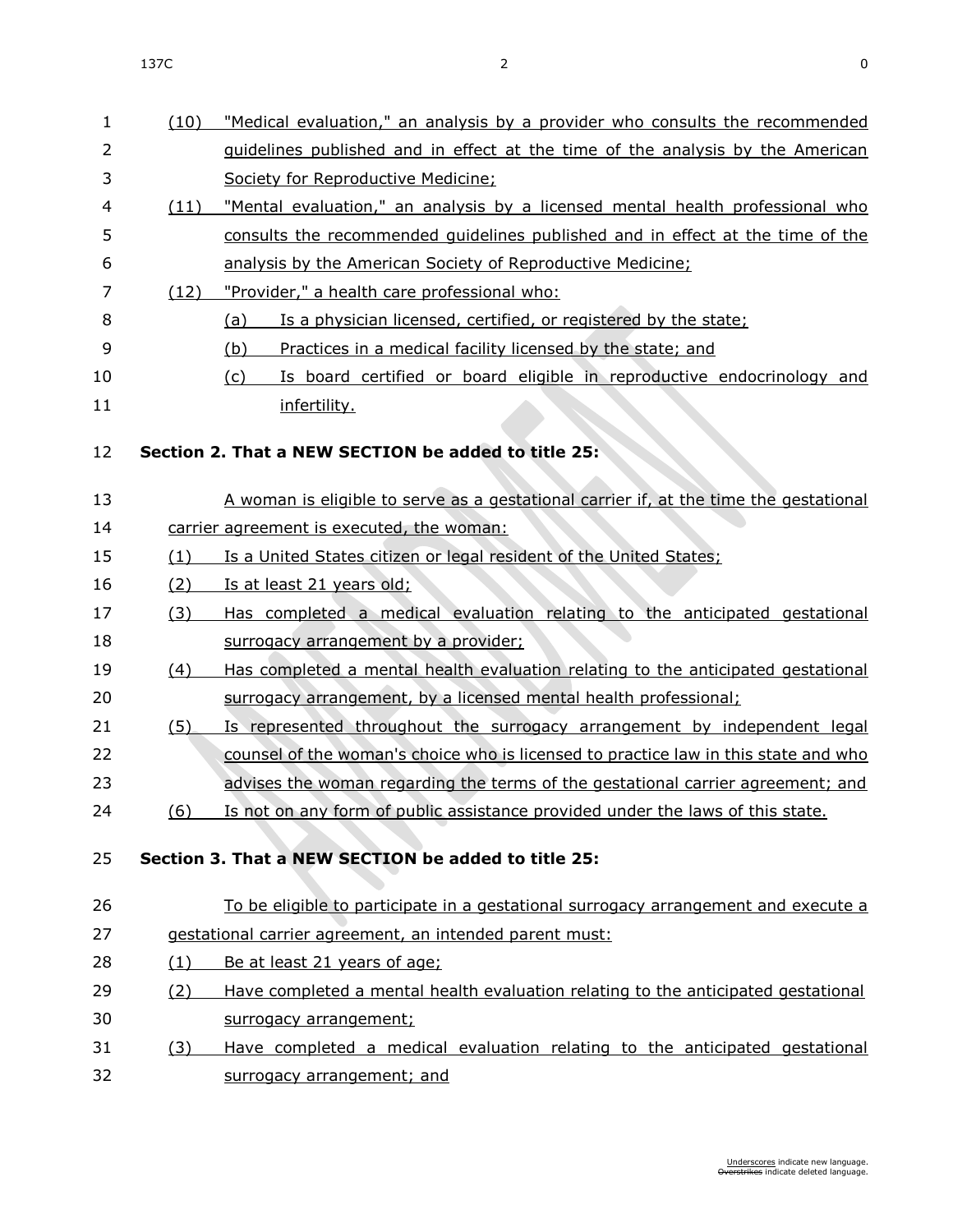| 1                        | (4)        | Be represented throughout the surrogacy arrangement by independent legal                |  |  |  |
|--------------------------|------------|-----------------------------------------------------------------------------------------|--|--|--|
| $\overline{2}$           |            | counsel of the intended parent's choice who is licensed to practice law in this state   |  |  |  |
| 3                        |            | and who advises the intended parent regarding the terms of the gestational carrier      |  |  |  |
| $\overline{\mathcal{L}}$ |            | agreement.                                                                              |  |  |  |
| 5                        |            | Section 4. That a NEW SECTION be added to title 25:                                     |  |  |  |
| 6                        |            | A gestational carrier agreement is not valid unless:                                    |  |  |  |
| 7                        | <u>(1)</u> | At least one party is a resident of this state or the birth is planned to occur in this |  |  |  |
| 8                        |            | state;                                                                                  |  |  |  |
| 9                        | (2)        | The gestational carrier and intended parent meet the requirements of this chapter;      |  |  |  |
| 10                       | (3)        | The agreement is:                                                                       |  |  |  |
| 11                       |            | In writing;<br>(a)                                                                      |  |  |  |
| 12                       |            | Executed prior to the commencement of any medical procedures related to<br>(b)          |  |  |  |
| 13                       |            | the surrogacy arrangement, other than medical or mental health                          |  |  |  |
| 14                       |            | evaluations necessary to determine eligibility of the parties under sections            |  |  |  |
| 15                       |            | 2 and 3 of this Act;                                                                    |  |  |  |
| 16                       |            | Signed by the intended parent, the gestational carrier, and the gestational<br>(c)      |  |  |  |
| 17                       |            | carrier's partner, if any; and                                                          |  |  |  |
| 18                       |            | Notarized or witnessed by two disinterested competent adults;<br>(d)                    |  |  |  |
| 19                       | (4)        | The agreement provides:                                                                 |  |  |  |
| 20                       |            | The express agreement of the gestational carrier to undergo embryo<br>(a)               |  |  |  |
| 21                       |            | transfer, attempt to carry and give birth to the child, and surrender custody           |  |  |  |
| 22                       |            | of all resulting children to the intended parents upon the birth of the child;          |  |  |  |
| 23                       |            | The express agreement of the intended parent to accept exclusive custody<br>(b)         |  |  |  |
| 24                       |            | of the resulting child upon the child's birth regardless of the sex or mental           |  |  |  |
| 25                       |            | or physical condition of the child, or the number of children, if applicable,           |  |  |  |
| 26                       |            | and to assume sole responsibility for the support of the child immediately              |  |  |  |
| 27                       |            | upon the birth of the child;                                                            |  |  |  |
| 28                       |            | How an intended parent will cover the medical expenses and other expenses<br>(c)        |  |  |  |
| 29                       |            | related to the pregnancy of the gestational carrier and the medical expenses            |  |  |  |
| 30                       |            | of the child;                                                                           |  |  |  |
| 31                       |            | The express acknowledgement and agreement of the gestational carrier's<br><u>(d)</u>    |  |  |  |
| 32                       |            | partner, if applicable, to be jointly bound by the obligations imposed on the           |  |  |  |
| 33                       |            | gestational carrier pursuant to the gestational carrier agreement;                      |  |  |  |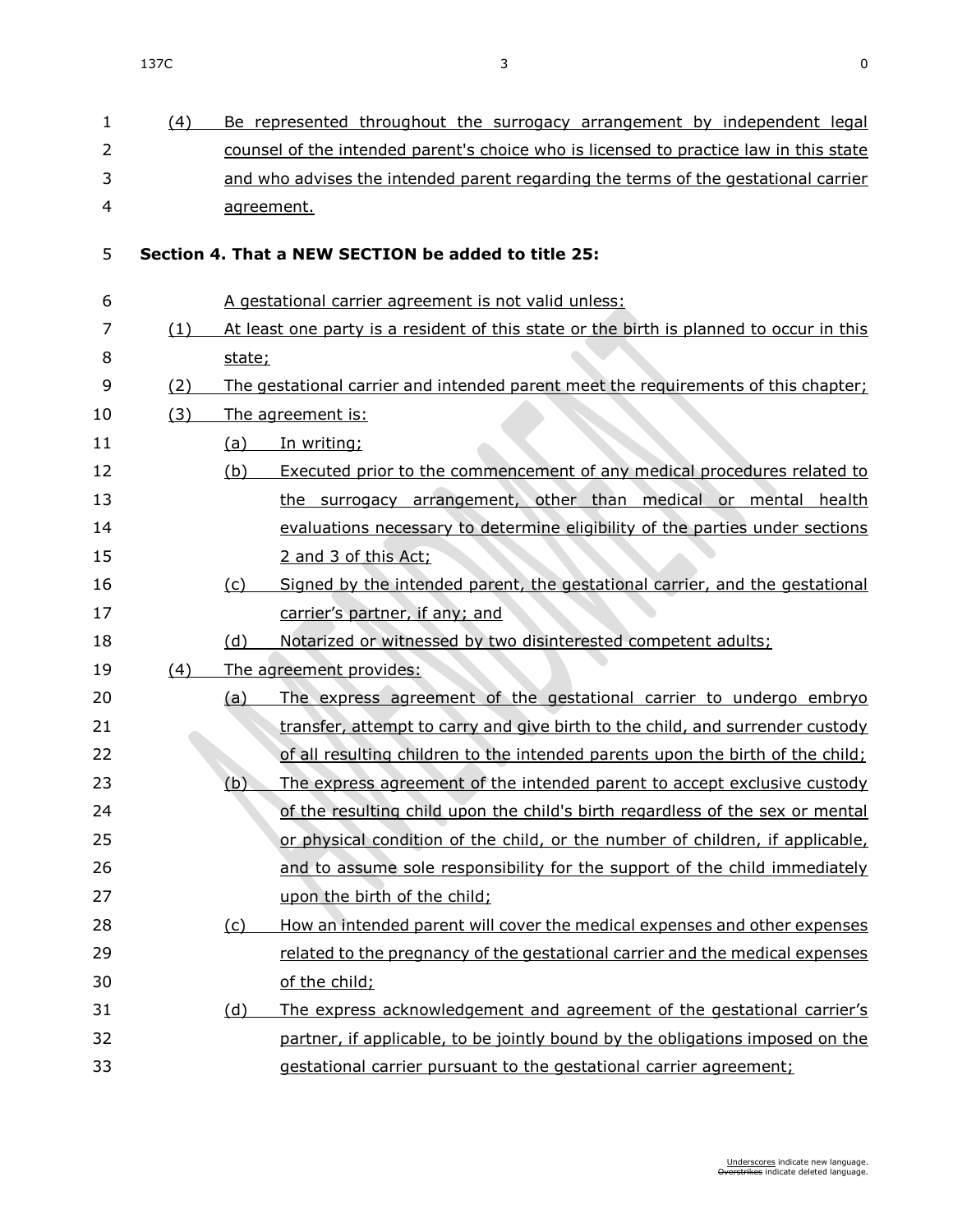| 1              |                            | (e)        | That a right created under a surrogacy agreement is not assignable and                     |  |  |
|----------------|----------------------------|------------|--------------------------------------------------------------------------------------------|--|--|
| $\overline{2}$ |                            |            | there is no third-party beneficiary of the agreement other than the child;                 |  |  |
| 3              |                            |            | and                                                                                        |  |  |
| $\overline{4}$ |                            | (f)        | That the intended parent and the gestational carrier will consult with a                   |  |  |
| 5              |                            |            | medical provider regarding the pregnancy and care of the child.                            |  |  |
|                |                            |            |                                                                                            |  |  |
| 6              |                            |            | Section 5. That a NEW SECTION be added to title 25:                                        |  |  |
| $\overline{7}$ |                            |            | The following occurrences do not affect the validity of a gestational carrier              |  |  |
| 8              |                            | agreement: |                                                                                            |  |  |
| 9              | (1)                        |            | The marriage, legal separation, or divorce of a gestational carrier after the              |  |  |
| 10             |                            |            | agreement is signed by all parties. The carrier's spouse's consent to the agreement        |  |  |
| 11             |                            |            | is not required, and her spouse is not a presumed parent of a child conceived by           |  |  |
| 12             |                            |            | assisted reproduction under the agreement;                                                 |  |  |
| 13             | (2)                        |            | The marriage of an intended parent after the agreement is signed by all parties.           |  |  |
| 14             |                            |            | The new spouse's consent to the agreement is not required, and the spouse is not           |  |  |
| 15             |                            |            | a presumed parent of a child conceived by assisted reproduction under the                  |  |  |
| 16             |                            |            | agreement; or                                                                              |  |  |
| 17             | (3)                        |            | The death, legal separation, or divorce of an intended parent after the agreement          |  |  |
| 18             |                            |            | is signed by all parties. The intended parent is the parent of the child;                  |  |  |
| 19             |                            |            | Any party to the gestational carrier agreement may terminate the agreement at              |  |  |
| 20             |                            |            | any time prior to implantation of the embryo for any reason or no reason. If a transfer    |  |  |
| 21             |                            |            | does not result in a pregnancy, any party may terminate the agreement at any time prior    |  |  |
| 22             |                            |            | to a subsequent embryo transfer.                                                           |  |  |
| 23.            |                            |            | Section 6. That a NEW SECTION be added to-title 25 chapter 25-5A:                          |  |  |
|                |                            |            |                                                                                            |  |  |
| 24             |                            |            | Upon the birth of a child, the following rights of parentage vest under a gestational      |  |  |
| 25             |                            |            | surrogacy arrangement pursuant to this chapter:                                            |  |  |
| 26             |                            |            | (1) An intended parent is the parent of                                                    |  |  |
| 27             |                            |            | the child for purposes of state law;                                                       |  |  |
| 28             |                            |            | (2) The child is considered the child of the intended parent for purposes of state         |  |  |
| 29             | $\frac{$ Haw $\frac{1}{2}$ |            |                                                                                            |  |  |
| 30             |                            |            | (3) Parental rights vest in the intended parent; and                                       |  |  |
| 31             |                            |            | (4) Sole custody, care, and control of the child rest solely with the intended parent.     |  |  |
| 32             |                            |            | Neither the gestational carrier nor spouse or partner of the gestational carrier, if       |  |  |
| 33             |                            |            | any, is the parent of the child for purposes of state law unless a genetic test proves the |  |  |